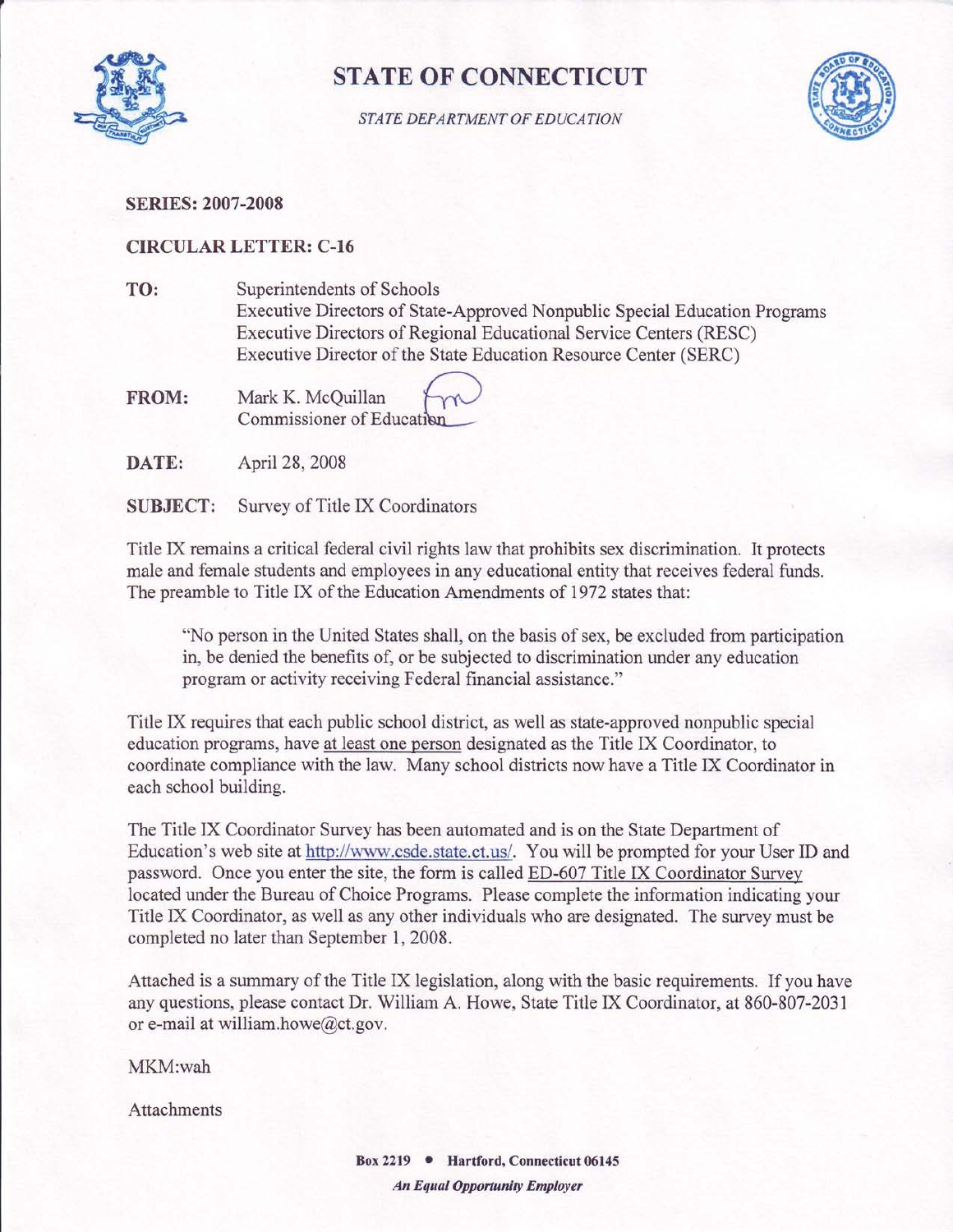#### What is Title IX?

Title IX is a federal law that was passed in 1972 to ensure that male and female students and employees in educational settings are treated equally and fairly. It protects against discrimination based on gender. The preamble to Title IX of the Education Amendments of 1972 states that:

"No person in the United States shall, on the basis of sex, be excluded from participation in, be denied the benefits of, or be subjected to discrimination under any education program or activity receiving Federal financial assistance."

Title IX requires that each school district have at least one person designated as the Title IX Coordinator.

From the regulations governing Title IX of the Education Amendments of 1972:

## 106.8 Designation of responsible employee and adoption of grievance procedures.

(a) Designation of responsible employee. Each recipient shall designate at least one employee to coordinate its efforts to comply with and carry out its responsibilities under this part, including any investigation of any complaint communicated to such recipient alleging its noncompliance with this part or alleging any actions which would be prohibited by this part. The recipient shall notify all its students and employees of the name, office address and telephone number of the employee or employees appointed pursuant to this paragraph.

(b) Complaint procedure of recipient. A recipient shall adopt and publish grievance procedures providing for prompt and equitable resolution of student and employee complaints alleging any action which would be prohibited by this part.

(Authority: Secs. 901, 902, Education Amendments of 1972, 86 Stat. 373, 374; 20 U.S.C. 1681,  $1682)$ 

#### 106.9 Dissemination of policy.

(a) Notification of policy. (1) Each recipient shall implement specific and continuing steps to notify applicants for admission and employment, students and parents of elementary and secondary school students, employees, sources of referral of applicants for admission and employment, and all unions or professional organizations holding collective bargaining or professional agreements with the recipient, that it does not discriminate on the basis of sex in the educational program or activity which it operates, and that it is required by Title IX and this part not to discriminate in such a manner. Such notification shall contain such information and be made in such manner as the Assistant Secretary finds necessary to apprise such persons of the protections against discrimination assured them by Title IX and this part, but shall state at least that the requirement not to discriminate in the education program or activity extends to employment therein, and to admission thereto unless Subpart C does not apply to the recipient, and that inquiries concerning the application of Title IX and this part to such recipient may be referred to the employee designated pursuant to Sec. 106.8, or to the Assistant Secretary.